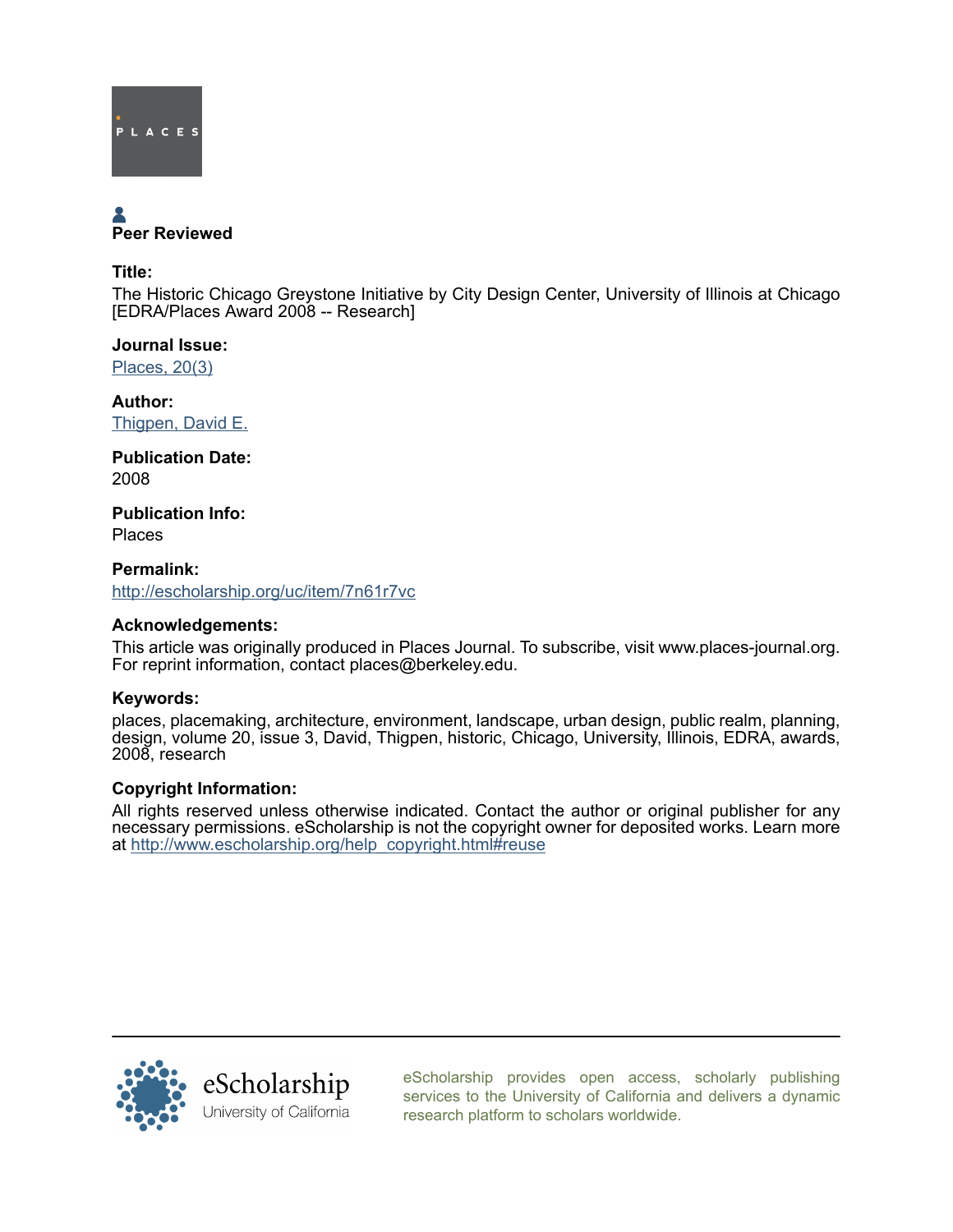# **The Historic Chicago Greystone Initiative**

# **City Design Center, University of Illinois at Chicago**



Residential neighborhoods near the core of aging industrial cities of America's northeast and Midwest have presented a particularly knotty set of problems to even the most imaginative architects, civic-minded preservationists, and city planners.

North Lawndale, a three-square-mile neighborhood on the near west side of Chicago, is a textbook case. With a population that is 94 percent African American and earns a median income of just \$18,000 a year, it is full of grand but crumbling residential architecture, threadbare shops along its main streets, few amenities or services, and a crime rate that has long daunted incoming investors and preservationists. Decades of abandonment and deterioration have left many of the once neat rows of greystone buildings pockmarked by ugly gaps, like missing teeth. And as with many neighborhoods suffering the effects of disinvestment, residents often viewed prospective developers as moneyhungry carpetbaggers. In their turn, developers regarded local residents as little more than squatters and obstructionists. For years, little changed.

But in 2006, neighborhood residents, university architects, philanthropists, community organizers, and city planners united around a simple but surprisingly powerful

**Above:** Map of North Lawndale and the greystone study area.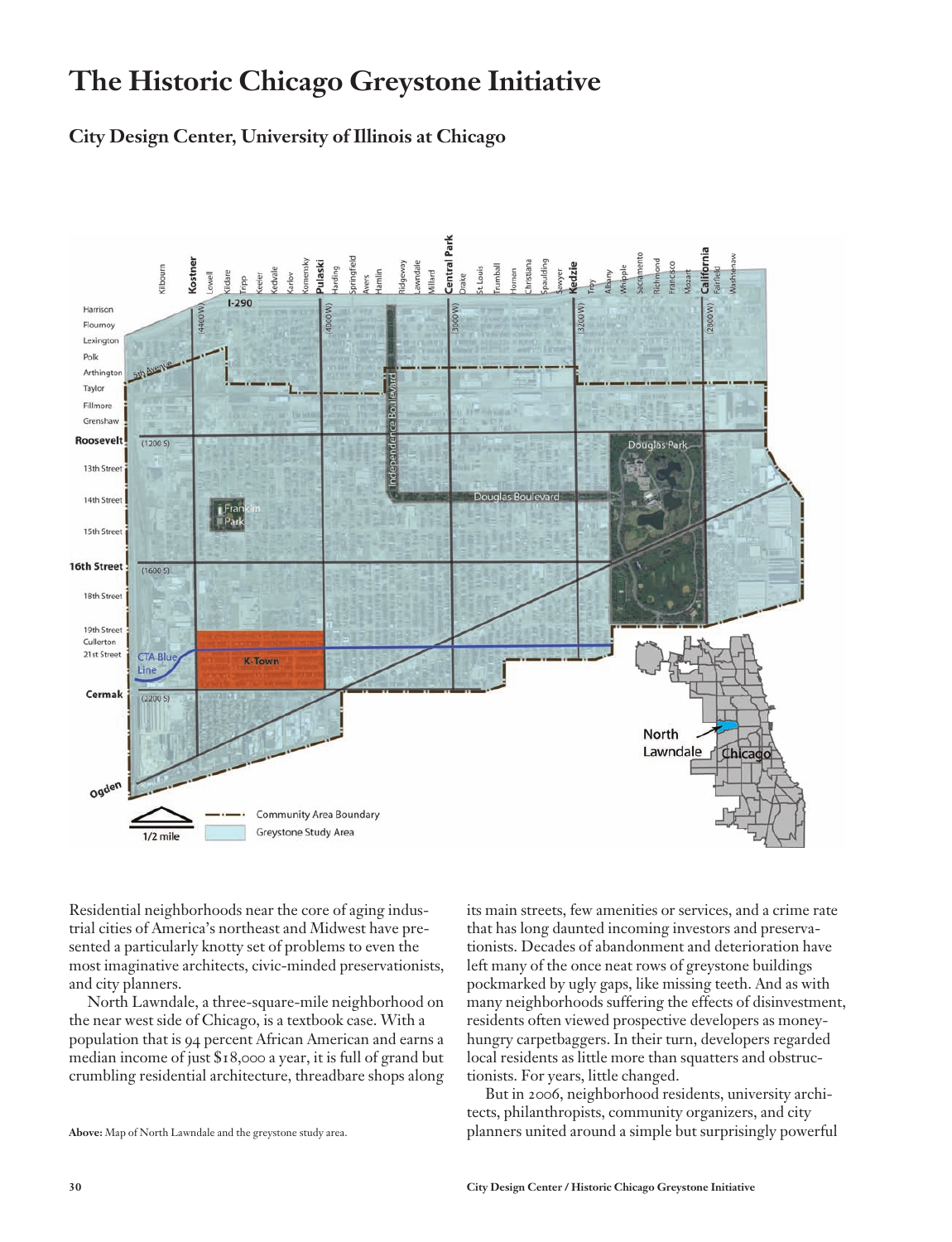#### **The Facade**



concept that has sparked a visible revival in North Lawndale. Today, demolition has been halted, developers, preservationists, and local property owners are in harmony, refurbishments have accelerated, and the neighborhood is on a path not commonly taken in urban redevelopment projects: renewal without gentrification.

The Historic Chicago Greystone Initiative, as this movement is collectively known, is an affiliation of half a dozen Chicago civic and academic organizations, including Neighborhood Housing Services of North Lawndale, the University of Illinois at Chicago's City Design Center, the City of Chicago Department of Housing, the Civic Committee, and not least, a variety of community-based organizations. But it also consists of two remarkable volumes of research: the first, "The Chicago Greystone in Historic North Lawndale," published in 2006; and a second, "The Chicago Greystone: A User's Guide for Renovating and Maintaining Your Home" (2008). Together, the two volumes and the Greystone Initiative represent the state of the art in community development and in renewal of urban neighborhoods. They provide data, history, and a community-led strategy that can provide a model to be emulated not just in the Midwest but also around the country.

The first volume is a collection of essays, written by historians, preservationists, architects, and North Lawndale residents, aimed at a general reading public. The various chapters capture vividly the dynamic history of the neighborhood, and make a strong case for using pride of place as a tool to unite depressed communities around rehabilitation. The second volume addresses homeowners, prospective homeowners, and rehabbers in a meticulously detailed guide to the care and restoration of greystones, providing a wealth of technical guidance and instruction equally well suited to a serious audience of architects and engineers.

The EDRA/*Places* Awards jurors were impressed with the Greystone Initiative on multiple levels. "They are trying to empower people to preserve," wrote one. Another applauded the project's emphasis on providing

**Above:** Explanatory drawing of a restored greystone facade. **Inset:** Cover of "The Chicago Greystone in Historic North Lawndale."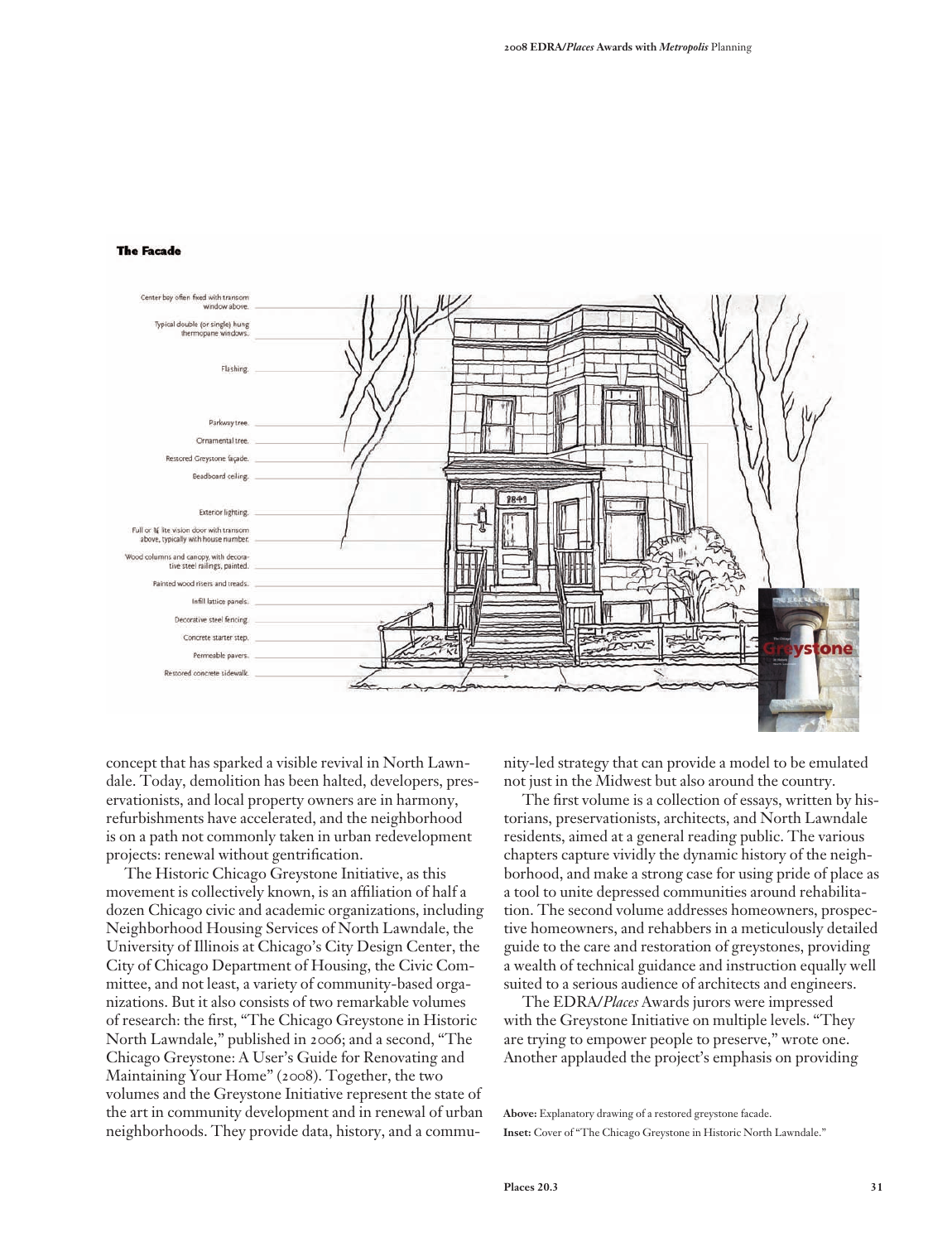"historic preservation with guidelines for a community that never had these kind of guidelines." A third remarked that the project "says something about diversity in a way. It is those kinds of communities that never had the attention of historical preservationists. It breaks through in that area."

#### **North Lawndale**

Like the Greystone Initiative, North Lawndale's story is interwoven with the peculiar dynamics of race and urban economics. In Chicago, for instance, where the industrial boom of the late nineteenth and early twentieth centuries

of the city's wood-frame housing stock—new construction favored the more modern materials of stone and brick. Between 1890 and 1920, some 3,500 greystones were erected, creating some of the city's most beautiful neighborhoods. In no part of the city were more built than in North Lawndale, which was home to 87,000 residents by 1950.

As long as large employers such as Sears and International Harvester remained in Chicago (in 1910, IH alone employed 17,000 people in the region), the west side thrived. The greystone building, with its handsome limestone facade (frequently decorated with gargoyles



sprouted scores of new factories and manufacturing plants, a parallel residential boom arose to shelter the growing populations of immigrant shopkeepers, workers, and their young families. In the aftermath of the Great Fire of 1871, which consumed 17,000 buildings—including one-third

**Above:** Typical layout of rooms and the siting of a greystone building on a North Lawndale lot.



and ornaments by the skilled stonemasons of the day), became a symbol of the material success of Chicago's middle and working classes. But in the 1960s, as the city's manufacturing and industrial base began to erode, these neighborhoods began a slow, painful economic slide. The destruction that accompanied the 1968 riots pushed North Lawndale over the edge, into a protracted era of disinvestment. The neighborhood's mostly Jewish immigrant population moved north and was replaced by African Americans

#### **Sample Juror Comments—Historic Greystone Initiative**

**Leanne Rivlin:** There are one or two research projects that are strong. This one in particular. I taught methods over the years and I could assign something like that to students.

**Susan Szenasy:** I love that one. It's so smart. Teaching how to restore and giving.…

**Jane Weinzapfel:** Which is a fixer upper vs. which  $i<sub>s</sub>$ 

**Susan Szenasy:** And the drawings are beautiful.

**Dennis Frenchman:** The drawings were really clever. **Susan Szenasy:** And the historic stuff was very good. It's a beautiful book. I love those buildings. They are just unbelievable.

**Jane Weinzapfel:** But there is even more . . .

**Dennis Frenchman:** They are trying to empower people to preserve.

**Susan Szenasy:** And to understand where they are, which is such an incredible place. And the supporting evidence is so beautifully documented.

**Jane Weinzapfel:** It's just like the Arc: it gives a new way of thinking about things that can travel in several scales.

**Susan Szenasy:** And it uses architecture in a really positive, beautiful way.

**Fritz Steiner:** It is just really accomplished research and extraordinarily thorough and well put-together. **Susan Szenasy:** Extremely useful.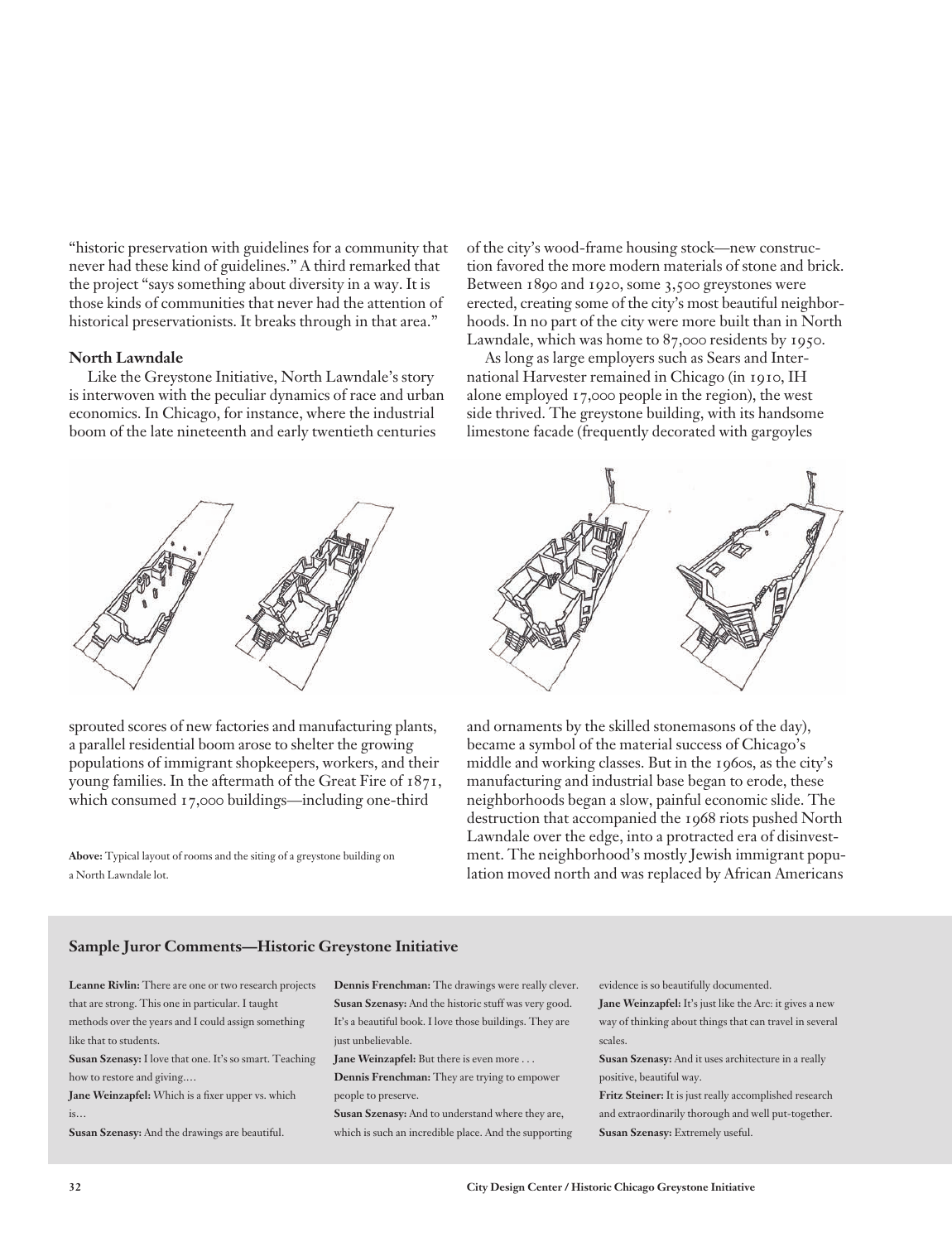

 $\bigodot$  CORE SCHEME: ACCEPTED AS PROPOSAL

who were migrating from the rural south in large numbers.

The catalyst for the Greystone Initiative was Charles Leeks, the director of Neighborhood Housing Services (NHS), a thirty-five-year-old Chicago nonprofit that provides education and resources to help urban residents buy and maintain homes. Leeks, a native of Savannah, Georgia, studied political science at the University of Michigan and came to Chicago to attend the University of Illinois at Chicago (UIC), where he wrote his dissertation on North Lawndale.

"We try to figure out how to make neighborhoods more livable," says Leeks. "My approach is that the tool we can use to stimulate reinvestment is housing."

So, despite negative newspaper stories about the neigh-

**Above:** Plans and elevation perspective for a two-unit greystone renovation in North Lawndale. The model scheme, now built, includes the conversion of previously unused basement space. Design by Landon Bone Baker in collaboration with the City Design Center.

**Fritz Steiner:** The connection between research and practice is clear. In terms of more conventional research it's fully formed.

**Dennis Frenchman:** Having spent a life in historic preservation, I have seen hundreds of these studies, and this may be the best.

**Jane Weinzapfel:** I think the Greystone is one we are all very comfortable with. It's memorable.

**Susan Szenasy:** I think we like it because not only is it beautiful, not only is it historic preservation, but historic preservation with guidelines for a community that never had these kind of guidelines.

**Dennis Frenchman:** It energizes people who live there. **Jane Weinzapfel:** It's empowering. It's a metaphor for transformation.

**Leanne Rivlin:** The research that backs this is strong research, and I think that's the most important thing. **Susan Szenasy:** For this section it is. And it is very strong in all those ways, and in a way it says something about diversity. It is those kind of communities that never had the attention of historical preservationists. It breaks through in that area.

**Leanne Rivlin:** I think we also have to say on behalf of research, it has to have excellent background. Interestingly, our program has a mix of students with a clinical social-science background and others who have architectural backgrounds and planning backgrounds. And they learn methods together because methods have certain inherent qualities. So it's not just wanting to do [research] and including it [in design and planning work]. You have to learn about it in order to do it well. I think what we see in [Greystone] is an expertise in doing research.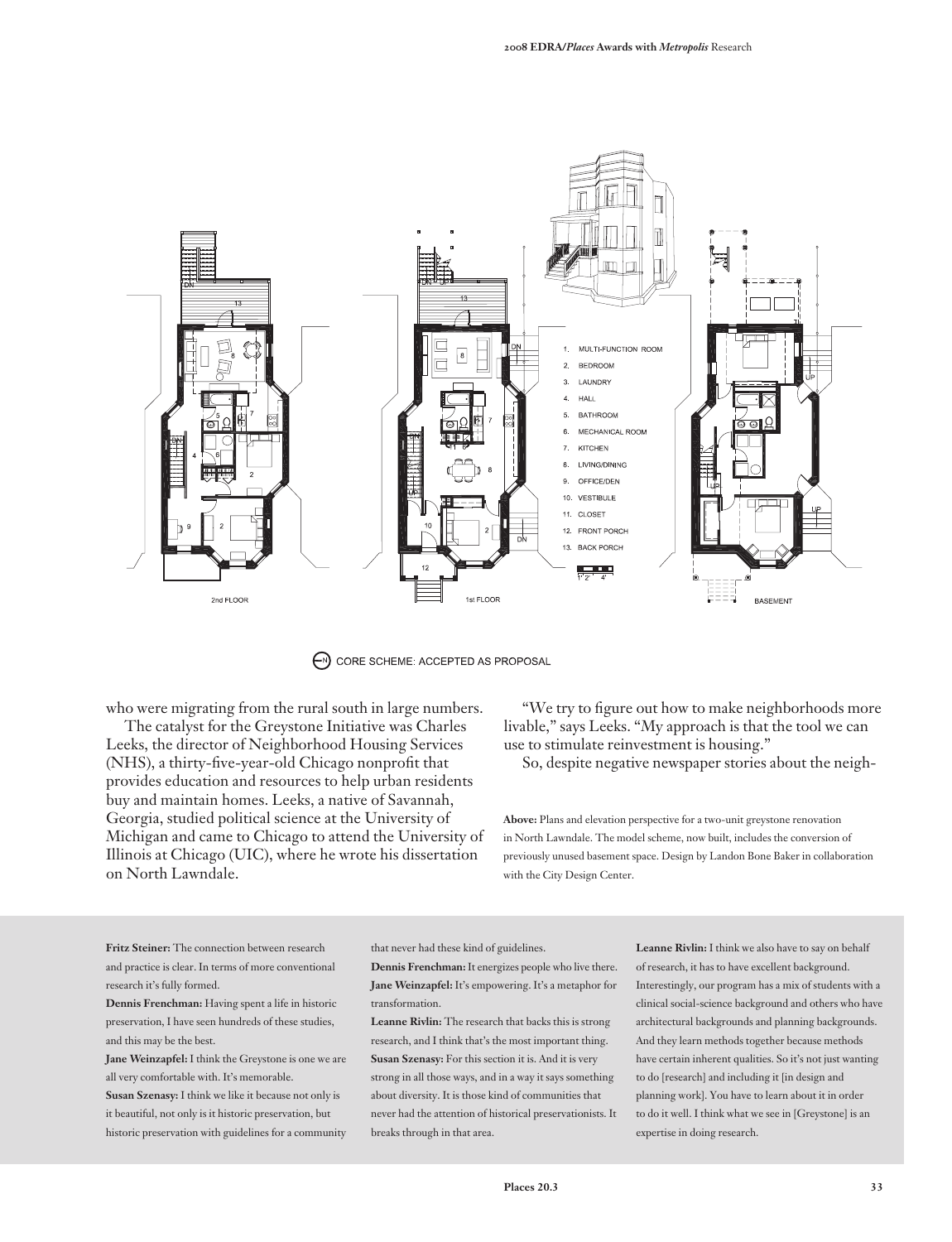borhood and a weak sense of ownership among the residents, Leeks saw something different, something full of possibility, that would mobilize the residents and connect the neighborhood to its own past and future.

"There were an awful lot of assets here that people didn't see as assets," he explained in an interview. "The things you hear about are chronically poor, social disinvestment. But I was willing to look a little deeper. I drove around and saw all the assets the neighborhood has."

Those assets were, of course, in addition to the physical environment of more than 1,200 greystones with intricately carved facades and fine woodwork, a remarkably rich history. North Lawndale was once home to Golda Meir, the former prime minister of Israel. Martin Luther King chose it as a place to stay when he led a civil rights march in Chicago. It was also home to great musical artists, including Benny Goodman and Dinah Washington.

Says Leeks, who now owns and resides in a handsome greystone in North Lawndale: "The neighborhood became much more interesting to me because I saw the narrative of the neighborhood as layered."

A chief impediment to change, as he saw it, was the perception held by both outsiders and locals that North Lawndale is simply not a healthy place. "It was tough for many people to feel positive about this neighborhood," he says. "People look at it physically and they come to believe it is an unattractive, unhealthful place, and they don't want to be here."

But Leeks's experience observing Savannah build an attractive identity around its rich lode of antebellum housing stock and witnessing Chicago's bungalow restoration campaign gave him templates which he believed would work in North Lawndale. Says Leeks: "The city's bungalow initiative challenged people's thinking about those buildings. So I said I want the same thing to happen for greystones. Let's celebrate it."

Leeks began identifying like-minded people from the neighborhood, and held his first focus groups in a local community center. The first few meetings, in 2004, drew a smattering of interested property owners and community-minded individuals from business organizations: the North Lawndale Christian Development Corporation and the North Lawndale Business and Local Development Corporation. Among the nascent group's findings was that there was a sense of urgency to their work: over



the years, between six and seven hundred greystones had been demolished owing to neglect or abandonment, and dozens of others were in marginal condition. Dangerously neglected structures would be razed by the city.

Out of those many meetings, one clear idea rose to the top: research for and creation of a book that would enlighten and inform the public and the media about North Lawndale's history. From those first meetings, the Initiative sprang.

#### **Beginnings**

An early partner in the Greystone Initiative was Professor Roberta Feldman, a founding co-director of the City Design Center at the UIC College of Architecture and the Arts, who attended one of the first meetings and was promptly hooked. Feldman, who holds a Ph.D. in environmental psychology, became a co-editor of the first volume of research.

"What fascinated me," she explained as she sat in her office at the center, "was the opportunity to create a neighborhood identity or find things in the neighborhood to create an identity both for the marketplace to rebrand a neighborhood, and to create a new or more positive public identity for the people who live there. Charles Leeks emphasized how important it is for residents themselves

**Above:** North Lawndale greystone neighborhoods have a rich history which can be used to leverage community change.